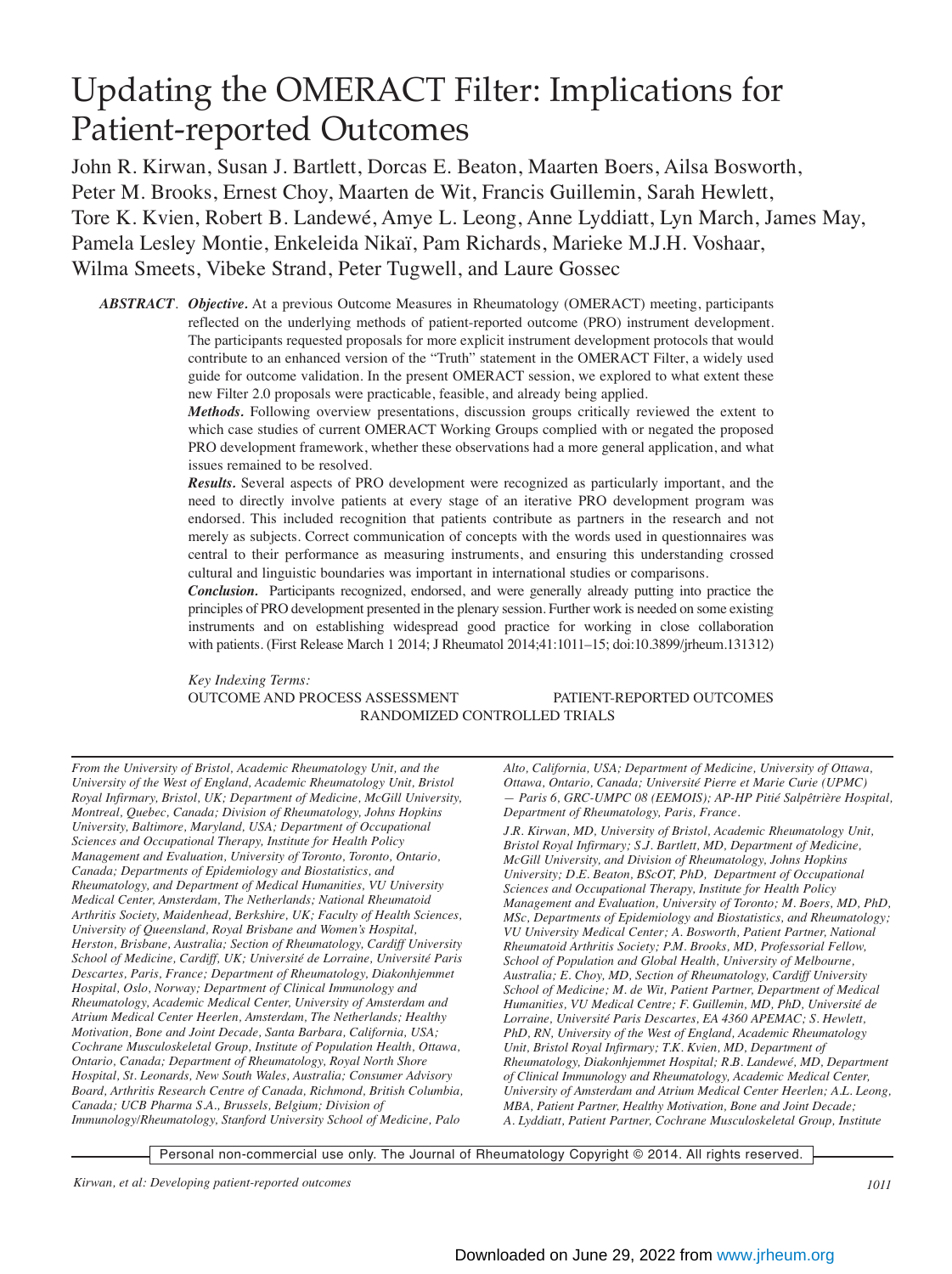*of Population Health; L. March, MD, Department of Rheumatology, Royal North Shore Hospital; J. May, Patient Partner, Seattle, Washington, USA; P.L. Montie, Patient Partner, Consumer Advisory Board of the Arthritis Research Centre of Canada; E. Nikaï, MSc Psych, Associate Director, Global Market Access, UCB Pharma S.A.; P. Richards, Patient Partner, Academic Rheumatology Unit, Bristol Royal Infirmary; M.M. Voshaar, MSc, Patient Partner; W. Smeets, Patient Partner, The Netherlands; V. Strand, MD, Division of Immunology/Rheumatology, Stanford University School of Medicine; P. Tugwell, MD, Department of Medicine, University of Ottawa; L. Gossec, MD, PhD, Université Pierre et Marie Curie (UPMC)-Paris 6, GRC-UMPC 08 (EEMOIS), and AP-HP Pitié Salpêtrière Hospital, Department of Rheumatology.*

*Address correspondence to Prof. Kirwan, University of Bristol Academic Rheumatology Unit, Bristol Royal Infirmary, Bristol, UK. E-mail: john.kirwan@bristol.ac.uk*

The development and use of patient-reported outcomes (PRO) was a major topic at the Outcome Measures in Rheumatology (OMERACT) 10 meeting, where the workshop Choosing or Developing Instruments was designed to help participants reflect on the underlying methods of instrument development<sup>1</sup>. Tradeoffs between using current imperfect measures and the long and complex process of developing new instruments were considered, together with the need for rigor in PRO instrument development. As part of an agenda for action it was recommended that researchers and patient partners work together to tackle these issues, and that OMERACT bring forward proposals for acceptable instrument development protocols. It was intended that these would contribute to an enhanced version of the "Truth" statement in the OMERACT Filter, a widely used guide for outcome validation<sup>2</sup>. In response to that request, the present session at OMERACT 11 was designed to examine the issues experienced during practical application of rigorous PRO development principles, as would be required explicitly in the expanded formulation of the OMERACT Filter (called Filter 2.0) being proposed.

Since the previous OMERACT meeting, the US Food and Drug Administration (FDA) finalized its guidance on PRO development<sup>3</sup> and drafted guidance for industry (currently distributed for comment purposes only): Qualification Process for Drug Development Tools<sup>4</sup>. In 2008 the Critical-Path (C-Path) PRO Consortium was created by collaboration between the FDA and pharmaceutical companies<sup>5</sup>. There has also been a more general acceptance of the need for rigor in defining PRO, partly in response to the participation in and publication of the previous OMERACT discussions<sup>1</sup>.

The purpose of the present OMERACT session was to explore to what extent the Filter 2.0 proposal was already being applied, whether it was practicable, and whether there were aspects that researchers would have difficulty achieving.

## **Presentations**

There were 3 initial brief introductory presentations. E.

Nikaï described the origins and progress to date of the C-Path PRO Consortium and more specifically the work undertaken within the rheumatoid arthritis (RA) working group (WG). The C-Path Institute was formed in 2005 by the University of Arizona and the FDA with the aim of implementing the FDA's Critical Path Initiative (a strategy for transforming the way FDA-regulated products are developed, evaluated, manufactured, and used). Within this institute several consortia are active and one of them is the PRO Consortium. Membership is available to medical product companies, and the PRO Consortium was tasked with a mission to establish and maintain a collaborative framework with appropriate participants for the development of qualified, publicly available PRO instruments for use in clinical trials where PRO endpoints are used to support product labeling claims. The RA WG within the C-Path PRO Consortium was set up in early 2011 and this working group recognized the benefits of tapping into the previous and current work of OMERACT, including the outcome of the present conference.

V. Strand reviewed the way OMERACT had developed its own approach to PRO development, setting out as an example the identification of fatigue as an important domain in assessing RA outcomes: this was illustrated by the poor performance of traditional instruments for measuring fatigue, which was addressed by the rigorous development of a new fatigue scale and its subsequent good performance in practice<sup>6,7,8</sup>.

J. Kirwan illustrated pitfalls in PRO development when input from those involved (particularly from relevant patient groups) is absent. Recent structured interviews with patients had shown that a well-regarded questionnaire measuring the effect of foot involvement in RA omitted 3 substantial areas identified as important (e.g., whether a health professional had ever shown an interest in the patient's feet), but which could be encompassed with simple additional questions such as "Has a health professional ever examined your feet, in relation to your RA?" (O. Wilson, manuscript in preparation.) In a further example, small but important changes had been introduced to a developing questionnaire on fatigue when cognitive interviewing or asking the patient to "think aloud" while completing the questionnaire<sup>9</sup> had been used to assess patient understanding<sup>10</sup>. The steps required in good PRO development were reviewed, drawing particularly on the FDA guidance<sup>3</sup>, and showing how the recommendations of this and several other recent publications in the field $11,12$  coincided with the main issues that had emerged in a less well-defined way at OMERACT 10. A strategy was proposed for OMERACT and an article by Frost<sup>12</sup> was distributed describing an approach (summarized in Figure 1) that mirrors the approach proposed for the whole of core set development in Filter 2.0. A substantial proportion of the development pathway is concerned with Truth within the OMERACT Filter.

Personal non-commercial use only. The Journal of Rheumatology Copyright © 2014. All rights reserved.

*1012 The Journal of Rheumatology 2014; 41:5; doi:10.3899/jrheum.131312*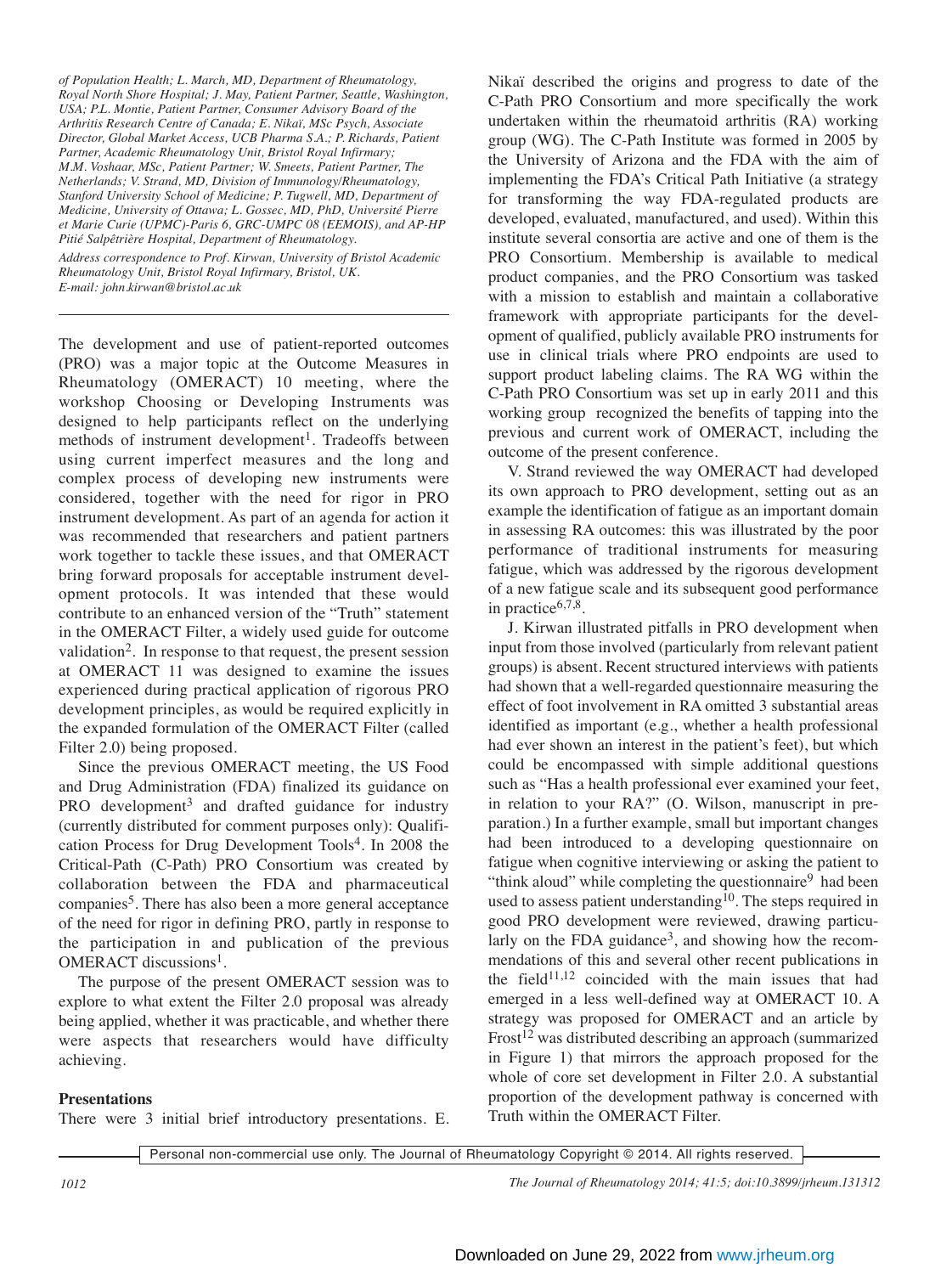

*Figure 1*. Steps in creating and assessing patient-reported outcome instruments (after Frost, *et al*<sup>12</sup>).

## **Case Studies and Discussion Groups**

Discussion ("breakout") groups were asked to consider these points further, aided by 5 case studies drawn from working groups across the spectrum of OMERACT activity (Table 1). Each breakout group was a random selection of participants and made up of about 12 clinicians or clinical researchers, 4 industry personnel, and 5 researchers. In addition there were at least 2 patients in every breakout group. Breakout groups were invited to consider whether the PRO strategy applied to what they had heard in the case study, and whether it was more widely applicable and feasible. In addition, specific questions related to the case study presentation were also addressed (Table 1). These questions were not subject to a detailed or specific report back, but were rather used to stimulate the discussion. The focus of feedback was on whether the proposals for Filter 2.0 addressed the issues involved in these areas, and whether the proposed Filter 2.0 concepts or wording needed adjustment. From the reports back to the plenary session and their subsequent amalgamation by discussion between reporters it was clear that most current OMERACT PRO areas of work have already complied with the basic principles, and several broad issues emerged.

The need to directly involve patients at every stage of PRO development was endorsed. There were no obvious circumstances in which the validity of a PRO could be ensured if some of the process was omitted. The example of fatigue in RA showed that patients made an indispensable contribution as participants (e.g., in focus groups and surveys), as research partners (e.g., in identifying important outcomes and interpreting results), and in several roles that sit between the two (e.g., in cognitive interviewing or formulating questionnaire items). There was a clear recommendation that cognitive interviewing would be an important step forward in clarifying the meaning of "patient global" as an assessment tool (although there was also a feeling that when used in a group setting such as a clinical trial, the present instruments were relatively robust). Further focus group work was also recommended to clarify patient global assessment as an outcome measure.

How best to work with patient research partners, from both a technical viewpoint and an interpersonal viewpoint, was considered by several breakout groups. Drawing on several experiences of patient involvement with working group activities between OMERACT meetings, participants noted the important role of working group leadership in facilitating patient engagement in the research process. The participants affirmed that ensuring patients are adequately briefed is essential to enable their full contribution, that it is vital to maintain patient involvement throughout the process, and that the process is applicable across conditions and domains. Explicit discussion with and acceptance by researchers and clinicians of appropriate patient participation was felt to be necessary to maximize this aspect of the research process<sup>13</sup>. One discussion group reviewed in detail the experiences of an OMERACT patient partner and noted that while there are many positive aspects to serving in this role, there are also some challenges. For example, it might be difficult to hear about increased mortality and the spectrum of difficulties faced by patients, and patient partners might be upset after reading focus group transcripts or after meetings in which these types of issues are raised.

Issues were addressed related to the language and cultural translations required for PRO to be comparable in different countries. Full cross-cultural validation implied substantial effort and resource commitment, and participants commented that the process is cumbersome and is perhaps not practical in all circumstances. On the other hand, verifying the meaning of questionnaire items in other cultures is very important. It was suggested that the developers of a PRO should consider "translatability" from the earliest development phase of an instrument, for example by avoiding idiomatic expressions and if possible by involving a bilingual person in the initial phase. Contextual factors such as socioeconomic status and culture may be difficult to solve even after proper translation. More research must be

Personal non-commercial use only. The Journal of Rheumatology Copyright © 2014. All rights reserved.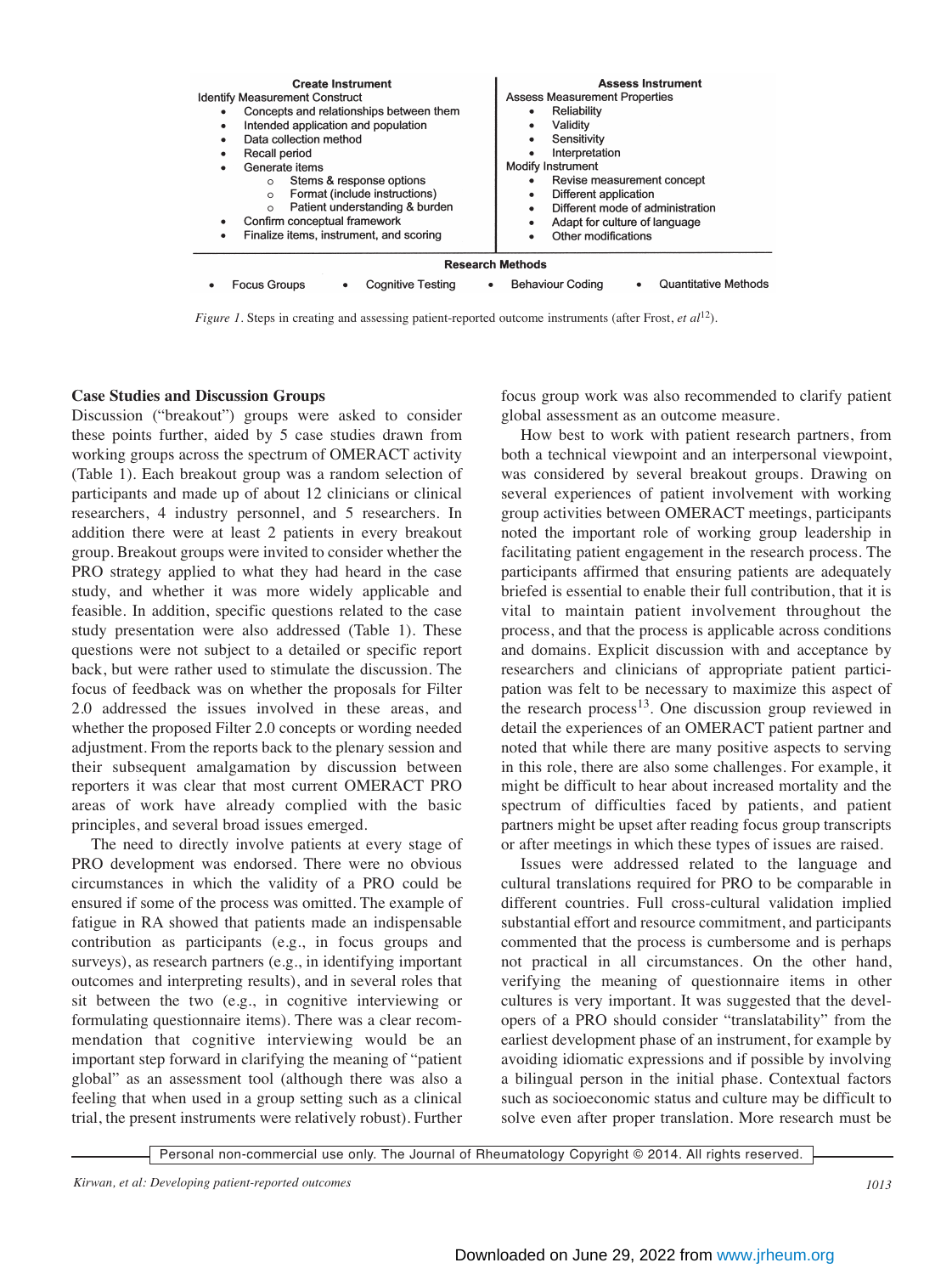|  |  |  |  |  | Table 1. Summary of 5 case studies and related discussion group questions. Numeric values in square brackets indicate references. |
|--|--|--|--|--|-----------------------------------------------------------------------------------------------------------------------------------|
|  |  |  |  |  |                                                                                                                                   |

| Case Study; Presenter                                                                 | Main Points in Presentation                                                                                                                                                                                                                                                                                                                                                                                                                                                                                                                                                                                                    | Specific Discussion Group Questions*                                                                                                                                    |
|---------------------------------------------------------------------------------------|--------------------------------------------------------------------------------------------------------------------------------------------------------------------------------------------------------------------------------------------------------------------------------------------------------------------------------------------------------------------------------------------------------------------------------------------------------------------------------------------------------------------------------------------------------------------------------------------------------------------------------|-------------------------------------------------------------------------------------------------------------------------------------------------------------------------|
| Fatigue in RA<br>S. Hewlett                                                           | • Research with patients generated the questionnaire items<br>and wording and timeframe<br>Cognitive interviewing refined the wording<br>$\bullet$<br>Patient partners assisted with qualitative analysis; factor<br>٠<br>interpretation/labelling; questionnaire order and layout<br>Researchers formed the link between cyclical iterations of<br>$\bullet$                                                                                                                                                                                                                                                                  | Development of PRO. Is it necessary to go through<br>the whole process followed for fatigue or is it<br>possible to simplify this?                                      |
| Flare in RA:<br>How to maintain patient<br>partner involvement<br>A. Leong, P. Montie | work with patients as participants and patients as partners<br>Patient involvement at OMERACT has evolved since 2002<br>$\bullet$<br>and patients now play an integral role in the research process<br>The inclusion of patients has resulted in expanded depth and<br>٠<br>breadth of the research<br>• Key concepts identified: (1) mutual belief in the role and<br>importance of patient collaboration in research; (2) responsibility<br>of engagement at all levels in the working group; (3) equal                                                                                                                      | Patient education, patient involvement throughout,<br>applicability and differences across conditions?                                                                  |
|                                                                                       | opportunity to speak up and participate; and (4) validity of<br>expertise qualified by experience of living with a chronic disease<br>The model of patient involvement followed by the RA Flare<br>$\bullet$<br>Working Group can be applied across other working groups,<br>therapeutic areas, and diseases                                                                                                                                                                                                                                                                                                                   |                                                                                                                                                                         |
| Flare in RA: Patient<br>partner methodology<br>S. Bartlett, J. May                    | Patient partners have been integrated into all aspects of<br>٠<br>work from the beginning from conceptualization, design<br>developing interview questions, coding of focus group<br>transcripts, communicating results in Delphi rounds,<br>interpreting and disseminating results<br>Patient partners also have initiated efforts through presentations<br>$\bullet$<br>at scientific meetings and developing manuscripts to describe<br>their experience and the personal influence of partnering in                                                                                                                        | How to assess patient's perspective? How to<br>facilitate the integration of patient research<br>partners throughout the process? How to combine<br>all points of view? |
| Patient global<br>J. Kirwan                                                           | rheumatology research<br>Participation is associated with greater insight and awareness,<br>$\bullet$<br>which has both positive and negative consequences for patients<br>• Patient global visual analog scale is an integral part of the RA<br>disease activity $score^{14}$ , a key measure in clinical practice                                                                                                                                                                                                                                                                                                            | What is patient global measuring? Is it really<br>measuring the effect on life? Research agenda for                                                                     |
|                                                                                       | and clinical trials.<br>Recent work demonstrates that different wording, used in<br>different centers, produces different DAS scores, which have<br>clinical consequences <sup>15</sup><br>Patient global is a measure of the burden of disease, a<br>$\bullet$<br>composite of disease severity, the importance to the patient<br>of the consequences of disease and their ability to self-manage<br>their condition <sup>16</sup>                                                                                                                                                                                            | patient global?                                                                                                                                                         |
| Cross-cultural validations<br>F. Guillemin                                            | Using PRO across different cultures requires more than<br>٠<br>simple translation: forward-backward translations plus<br>expert committee are minimum required steps to preserve<br>the truth (Filter $1.0$ )<br>• A good content validity (truth) is a prerequisite in the choice<br>of PRO measurement instruments before starting<br>cross-cultural adaptation<br>• Cross-cultural validation is critical to allow correct interpretation<br>of results of international, multicultural trials<br>Research is ongoing to seek evidence of the relative contribution<br>$\bullet$<br>of each step of current recommendations | Translations and cross-cultural validity<br>$-$ how far do we need to go? Is it practical to<br>expect all PRO to meet these criteria?                                  |

\*All groups also considered whether the proposed PRO strategy applied to what they had heard in the case study, and whether it was more widely applicable and feasible. RA: rheumatoid arthritis; DAS: Disease Activity Score; PRO: patient-reported outcome.

done regarding the need for back-translation. It might also be necessary to revise/update translations as there are intergenerational changes.

agreement with the elements of PRO development outlined in the plenary presentation (Figure 1) and were keen to ensure that this strategy, as endorsed by the FDA, is incorporated explicitly into the OMERACT Filter 2.0 procedure.

It was clear overall that participants were largely in

Personal non-commercial use only. The Journal of Rheumatology Copyright © 2014. All rights reserved.

*1014 The Journal of Rheumatology 2014; 41:5; doi:10.3899/jrheum.131312*